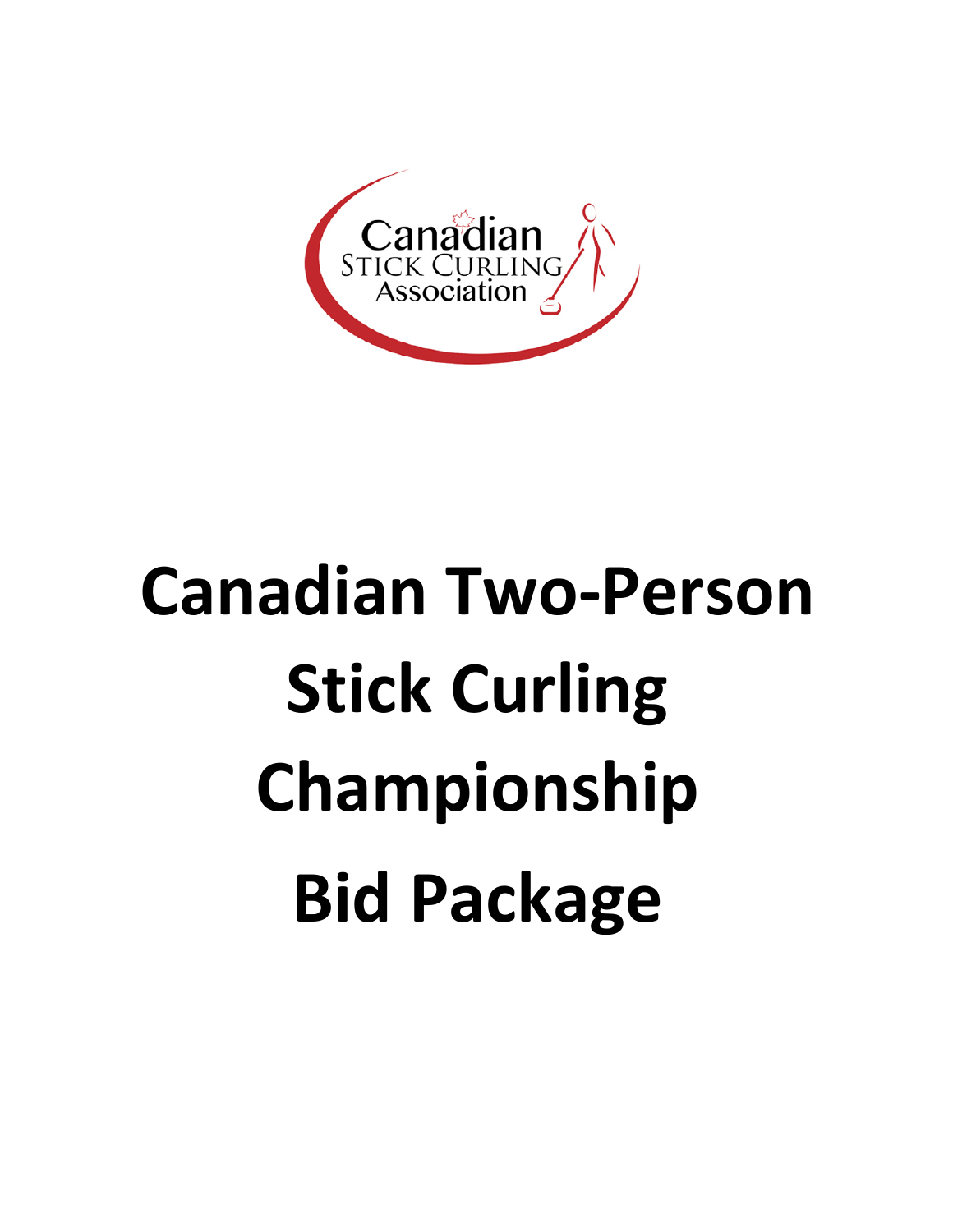**The Canadian Stick Curling Association (CSCA) is pleased to invite interested parties to submit a bid proposal for the Canadian Two-Person Stick Curling Championship.** 

**For more information, please go to the CSCA website**

**https://canadianstickcurling.ca**

**The deadline for bid applications is March 15th two years prior to the championship year identified in your bid application**

**If you have any questions, please contact the Championships Coordinator: Sherril Minns sherril506@gmail.com**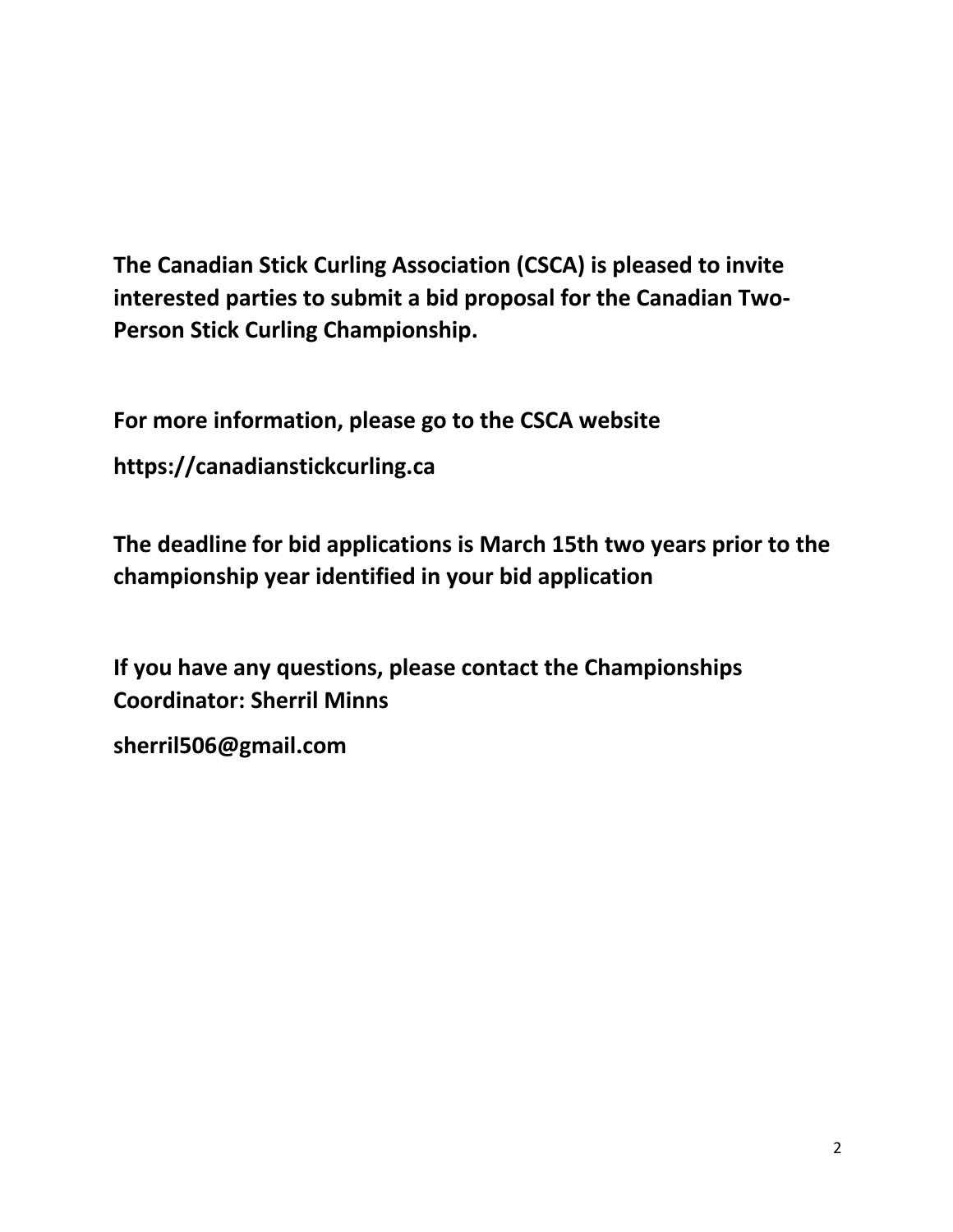

## **Bid Package for Canadian Two-Person Stick Curling Championship**

CSCA Event Co-ordinator

\_\_\_\_\_\_\_\_\_\_\_\_\_\_\_\_\_\_\_\_\_\_\_\_\_\_\_\_\_\_\_\_\_\_\_\_\_\_\_\_\_\_\_\_\_\_\_\_\_\_\_\_\_\_\_\_\_\_\_\_\_\_\_\_\_\_

## **Sherril Minns**

\_\_\_\_\_\_\_\_\_\_\_\_\_\_\_\_\_\_\_\_\_\_\_\_\_\_\_\_\_\_\_\_\_\_\_\_\_\_\_\_\_\_\_\_\_\_\_\_\_\_\_\_\_\_\_\_\_\_\_\_\_\_\_\_\_\_\_\_\_\_\_\_\_\_\_\_\_\_\_\_\_\_\_\_\_ \_\_\_\_\_\_\_\_\_\_\_\_\_\_\_\_\_\_\_\_\_\_\_\_\_\_\_\_\_\_\_\_\_\_\_\_\_\_\_\_\_\_\_\_\_\_\_\_\_\_\_\_\_\_\_\_\_\_\_\_\_\_\_\_\_\_\_\_\_\_\_\_\_\_\_\_\_\_\_\_\_\_\_\_\_

Email – sherril506@gmail.com

#### **Bid Criteria**

The Canadian Stick Curling Association (CSCA) encourages bid proposals from Curling Clubs in Canada which have a quality venue and playing surface, and a genuine interest in promoting Stick Curling in Canada. Experience with hosting events will be considered in the evaluation of the proposal.

#### **Site Selection Bid Process – Open and Women's Events**

Bid applications, and the hosting fee of \$250, for the Canadian Two-Person Stick Curling Championship event must be submitted to the CSCA Event Co-ordinator at, or prior to March 15th two (2) curling seasons prior to the championship year identified in your application. The application date will be closed on March 15th of each year.

Site selection for the national championship in two years time will be announced at the current year's Annual General Meeting of the CSCA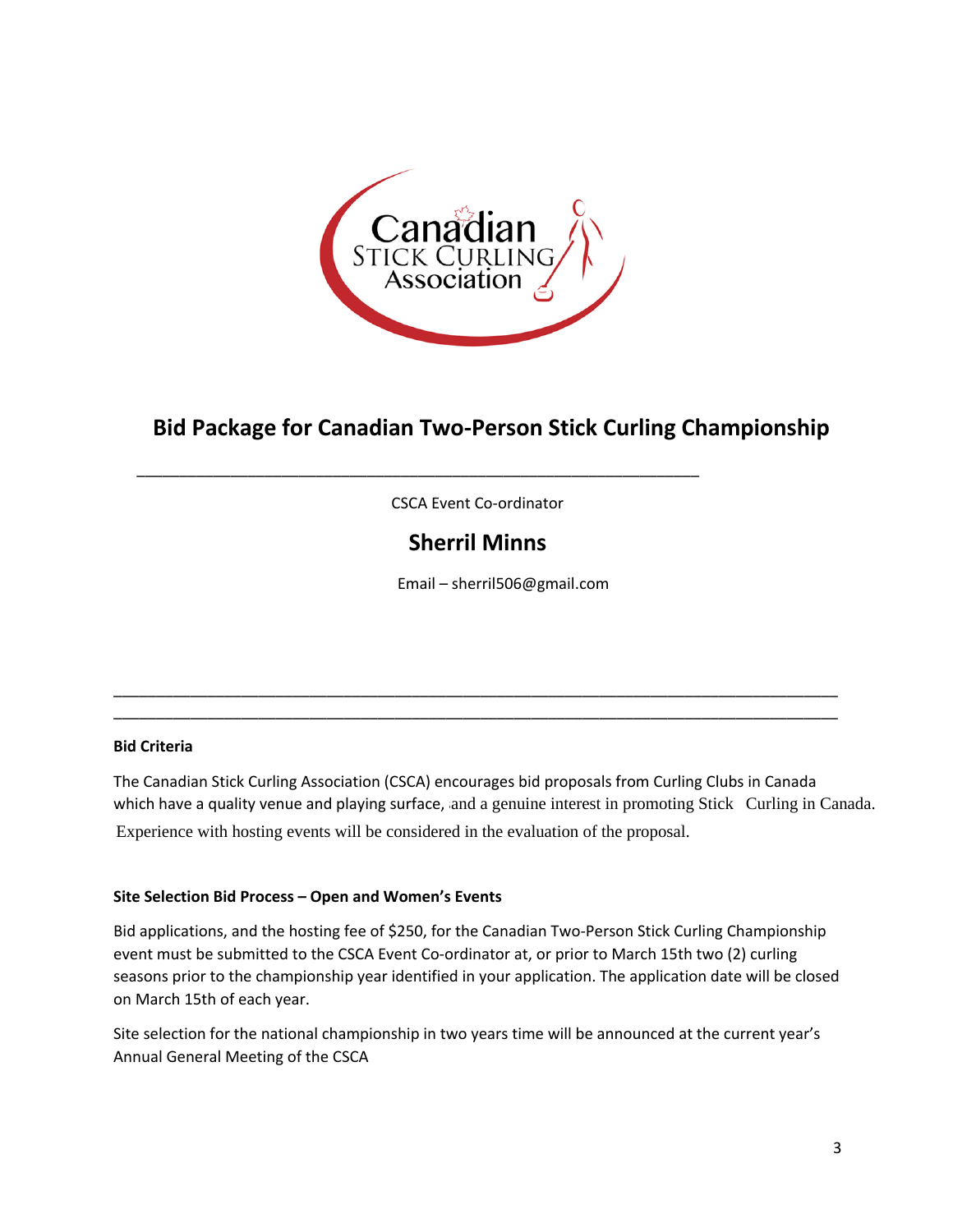

# **Application to Host**

## **Canadian Two-Person Stick Curling Championship**

Date of the Two-Person Canadian Stick Curling Championship applying for:

| April                                                    | Dates | Year 20                                                                                        |  |  |
|----------------------------------------------------------|-------|------------------------------------------------------------------------------------------------|--|--|
| Application Information:                                 |       |                                                                                                |  |  |
| club)                                                    |       | (If more than one club will be used for play, please attach the following information for each |  |  |
| Host Club:                                               |       |                                                                                                |  |  |
|                                                          |       |                                                                                                |  |  |
| <b>Mailing</b>                                           |       |                                                                                                |  |  |
|                                                          |       |                                                                                                |  |  |
|                                                          |       |                                                                                                |  |  |
|                                                          |       |                                                                                                |  |  |
|                                                          |       |                                                                                                |  |  |
|                                                          |       |                                                                                                |  |  |
|                                                          |       |                                                                                                |  |  |
| Approx. Number of Regular Stick Participants and Leagues |       |                                                                                                |  |  |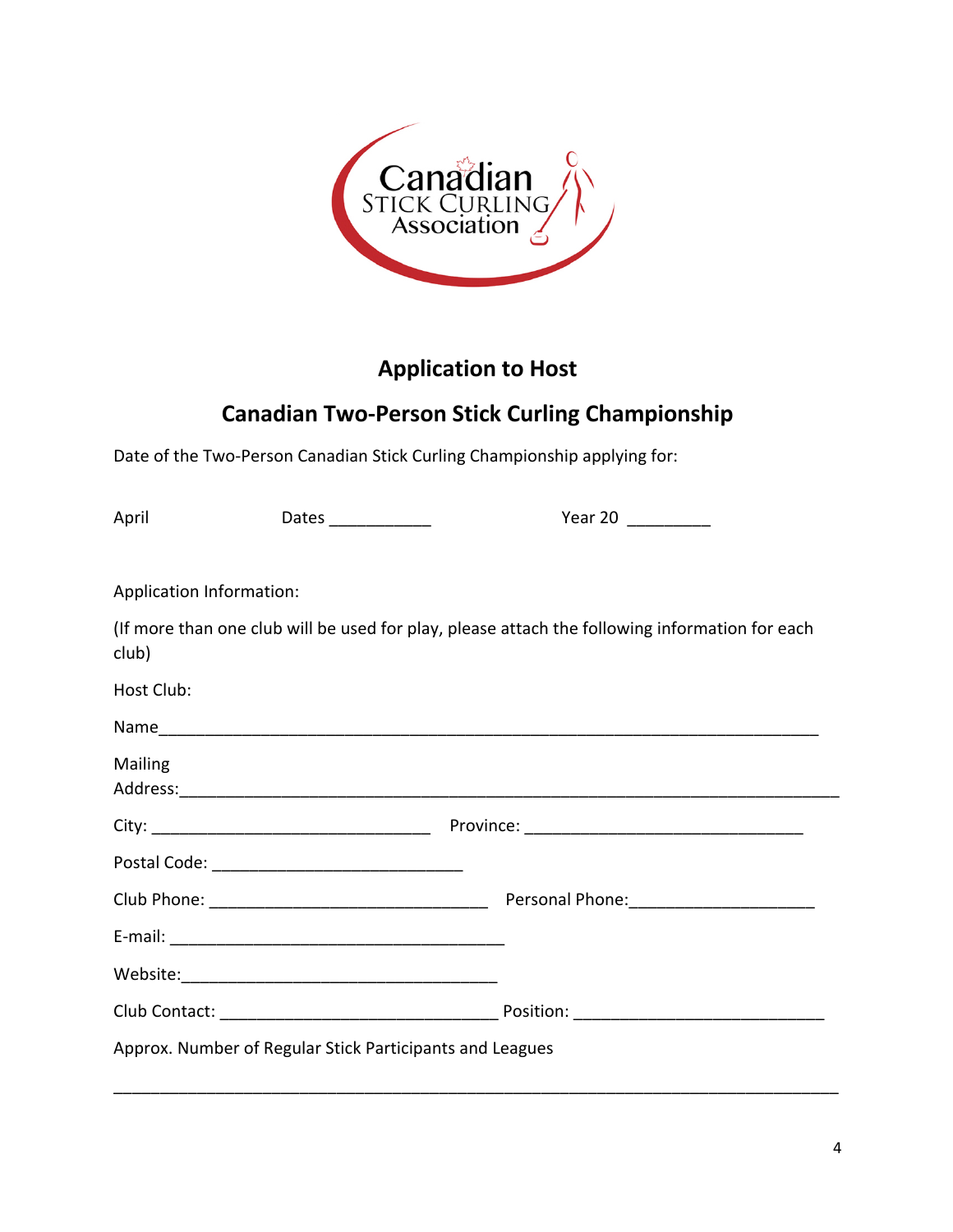| <b>Ancillary Club:</b>                                                             |
|------------------------------------------------------------------------------------|
|                                                                                    |
| Mailing                                                                            |
|                                                                                    |
|                                                                                    |
|                                                                                    |
|                                                                                    |
|                                                                                    |
|                                                                                    |
| <b>Services:</b>                                                                   |
| <b>Facility</b>                                                                    |
| Host Club:                                                                         |
|                                                                                    |
| Playing Area:                                                                      |
| Number of sheets of ice: ___________                                               |
|                                                                                    |
| Interior Viewing Area:                                                             |
| Capacity: Upper __________ Lower ________                                          |
| Concession capacity: Upper _________ Lower __________ N/A _                        |
|                                                                                    |
| Describe concession services offered such as hours of operation and menu specials: |

\_\_\_\_\_\_\_\_\_\_\_\_\_\_\_\_\_\_\_\_\_\_\_\_\_\_\_\_\_\_\_\_\_\_\_\_\_\_\_\_\_\_\_\_\_\_\_\_\_\_\_\_\_\_\_\_\_\_\_\_\_\_\_\_\_\_\_\_\_\_\_\_\_\_\_\_

\_\_\_\_\_\_\_\_\_\_\_\_\_\_\_\_\_\_\_\_\_\_\_\_\_\_\_\_\_\_\_\_\_\_\_\_\_\_\_\_\_\_\_\_\_\_\_\_\_\_\_\_\_\_\_\_\_\_\_\_\_\_\_\_\_\_\_\_\_\_\_\_\_\_\_\_

\_\_\_\_\_\_\_\_\_\_\_\_\_\_\_\_\_\_\_\_\_\_\_\_\_\_\_\_\_\_\_\_\_\_\_\_\_\_\_\_\_\_\_\_\_\_\_\_\_\_\_\_\_\_\_\_\_\_\_\_\_\_\_\_\_\_\_\_\_\_\_\_\_\_\_\_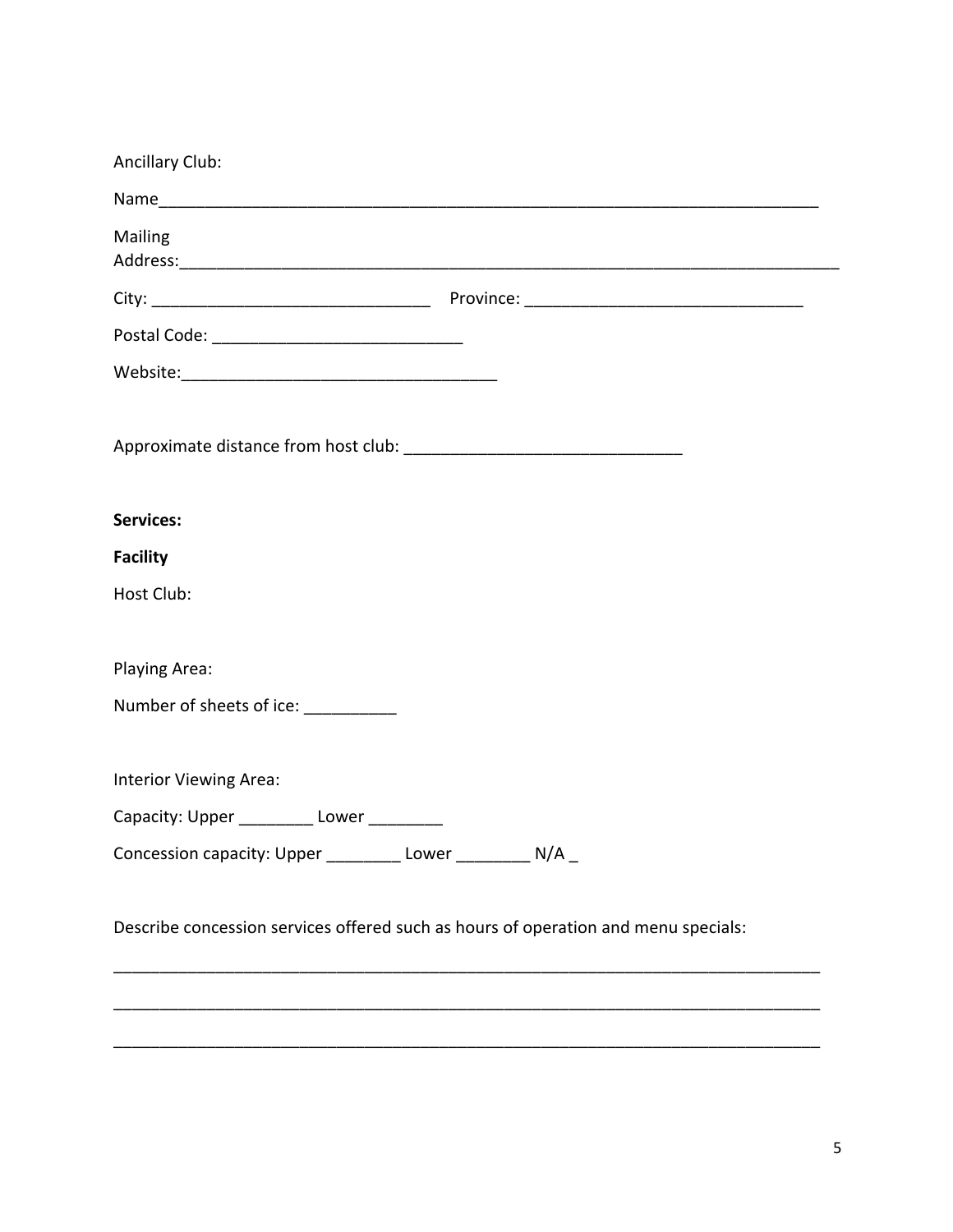| Licensed lounge capacity: Upper __________ Lower ___________ N/A _____             |  |
|------------------------------------------------------------------------------------|--|
| Describe lounge services offered such as hours of operation and specials:          |  |
|                                                                                    |  |
|                                                                                    |  |
|                                                                                    |  |
|                                                                                    |  |
|                                                                                    |  |
| Ancillary Club:                                                                    |  |
| Playing Area:                                                                      |  |
| Number of sheets of ice: ___________                                               |  |
| Interior Viewing Area:                                                             |  |
| Capacity: Upper ___________ Lower _________                                        |  |
| Concession capacity: Upper _________ Lower __________ N/A _                        |  |
| Describe concession services offered such as hours of operation and menu specials: |  |
|                                                                                    |  |
| Licensed lounge capacity: Upper __________ Lower __________ N/A _____              |  |
| Describe lounge services offered such as hours of operation and specials:          |  |
|                                                                                    |  |
|                                                                                    |  |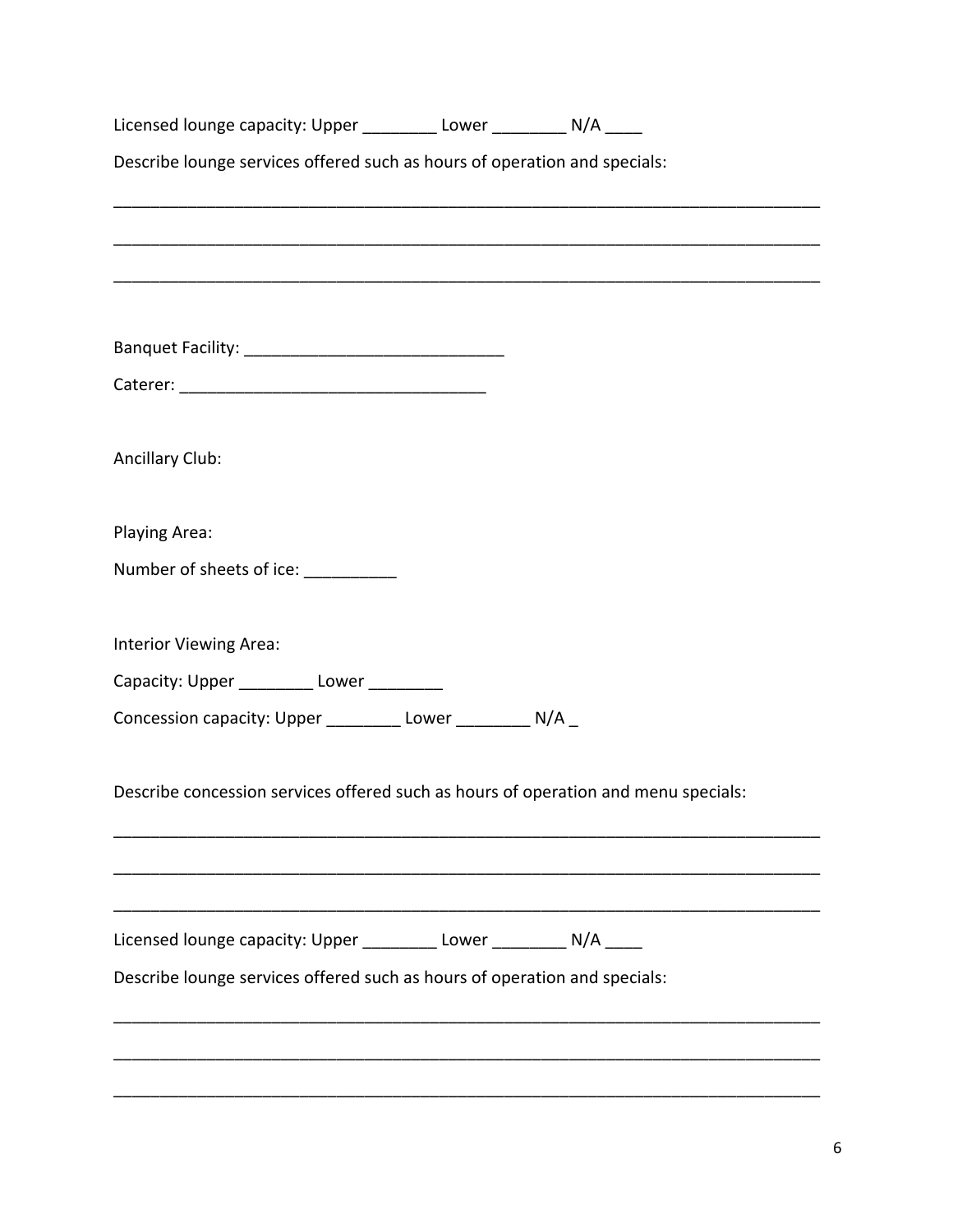Other Relevant Information:

Photographs / videos of the club(s) and related services will enhance the application quality.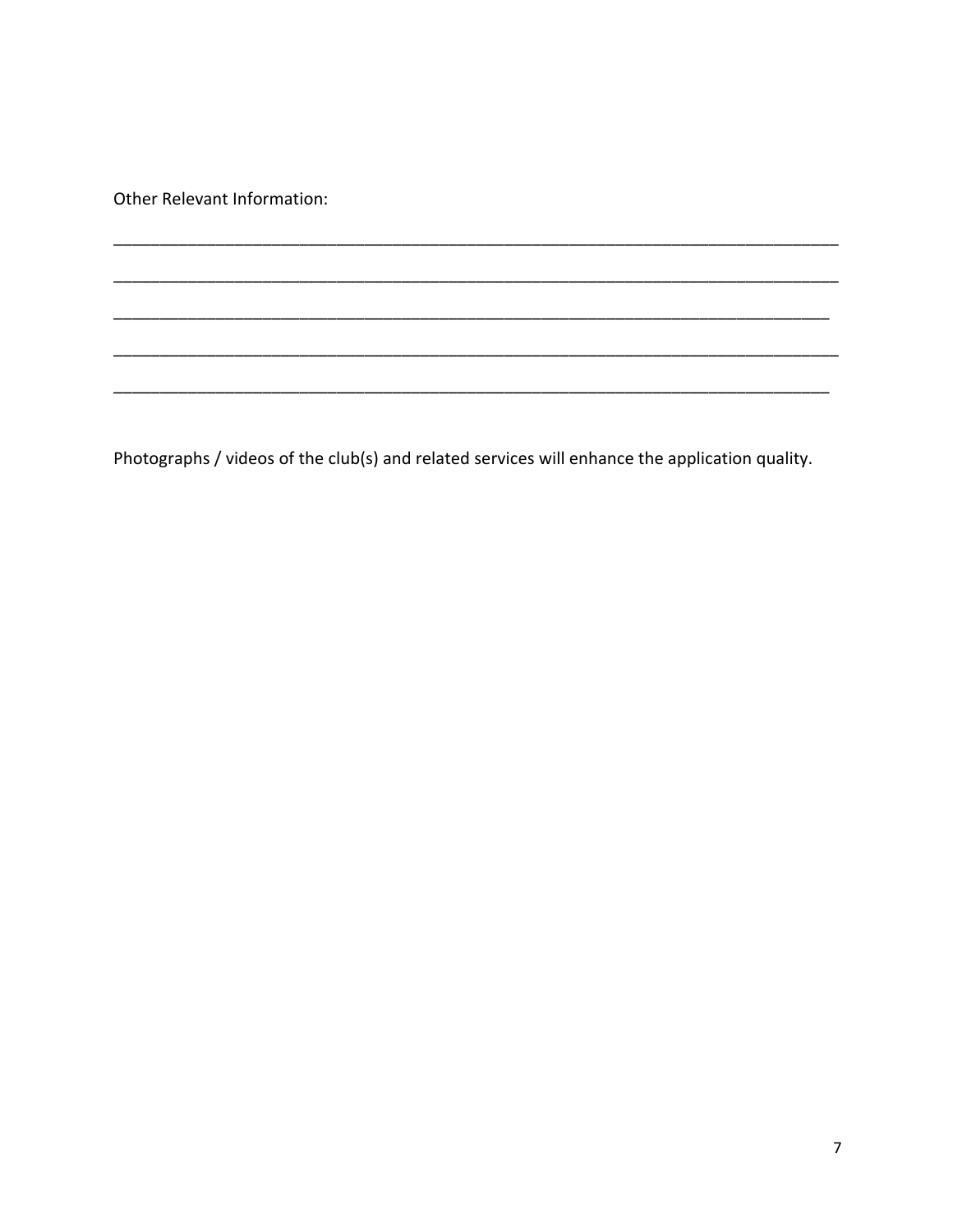## Host Accommodation(s):

| Hotel/ Motel Suites/Other |  |
|---------------------------|--|
|                           |  |
|                           |  |
|                           |  |
|                           |  |
|                           |  |
| Hotel / Motel Suites      |  |
|                           |  |
|                           |  |
|                           |  |
|                           |  |
|                           |  |
| Hotel/ Motel Suites       |  |
|                           |  |
|                           |  |
|                           |  |